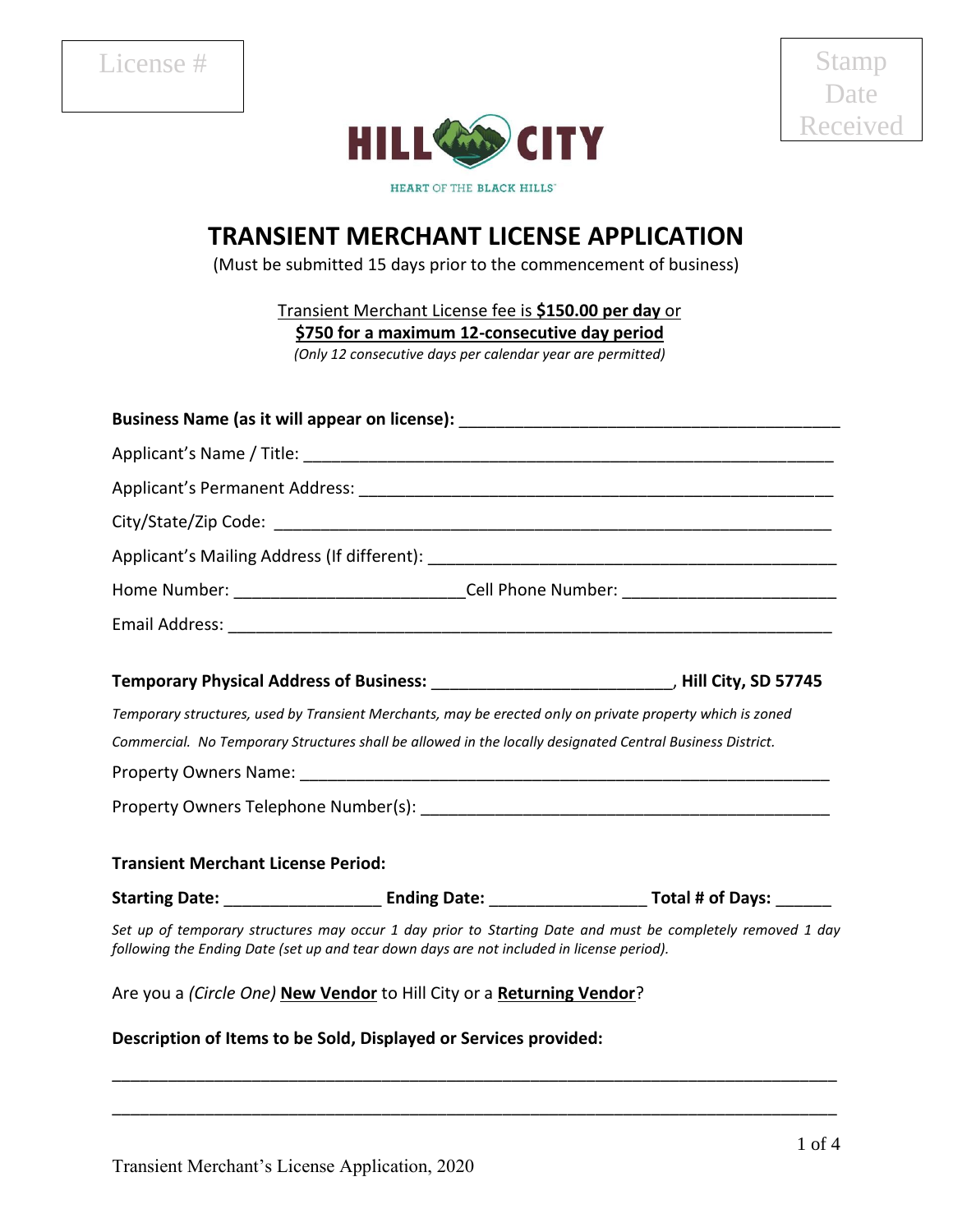**Type of Structure:** Stand: \_\_\_\_ Tent: \_\_\_\_ Booth: \_\_\_\_ Cart: \_\_\_\_ Other: \_\_\_\_\_\_\_

*All temporary structures must adhere to the current IBC Code (International Building Code) version adopted by Common Council and inspected prior to commencing business operation.*

**Description and Location of approved toilet facilities** (Must be within 300 ft. of proposed location of business). If using neighboring toilet facilities, written permission must be included with application.  $\blacksquare$ 

\_\_\_\_\_\_\_\_\_\_\_\_\_\_\_\_\_\_\_\_\_\_\_\_\_\_\_\_\_\_\_\_\_\_\_\_\_\_\_\_\_\_\_\_\_\_\_\_\_\_\_\_\_\_\_\_\_\_\_\_\_\_\_\_\_\_\_\_\_\_\_\_\_\_\_\_\_\_

**Signage:** One temporary sign up to a maximum of 16 square feet, in total, is included with this approved Transient Merchant application. Any additional signage will require an approved Temporary Sign Permit Application.

## **Copies of the following documents MUST be included with completed application:**

| SD Temporary Sales Tax License | | Driver's License

 $\Box$  Certificate of Liability Insurance (Listing City of Hill City as an additional insured)

 $\Box$  Permission of Approved Neighboring Toilet Facilities, if applicable

South Dakota Dept. of Health Temporary Foodservice License, if applicable

\_\_\_\_\_\_\_\_\_\_\_\_\_\_\_\_\_\_\_\_\_\_\_\_\_\_\_\_\_\_\_\_\_ \_\_\_\_\_\_\_\_\_\_\_\_\_\_\_\_\_\_\_\_\_

*I*, *applicant, do hereby swear and affirm that the above and foregoing statements are true and correct. I understand and agree that I am responsible for payment of all applicable state and city sales tax on goods and services I sell. I understand and agree to comply with the City of Hill City's Ordinance Chapter 3.09 – Licensing & Regulation of Transient Merchants. I further understand that if my Transient Merchant License period is less than stated on this application, or is revoked due to non-compliance, there will be no refunds. The City of Hill City accepts no responsibility for any agreement made between the applicant and property owner from whom the applicant is renting space.* 

Applicant's Signature Date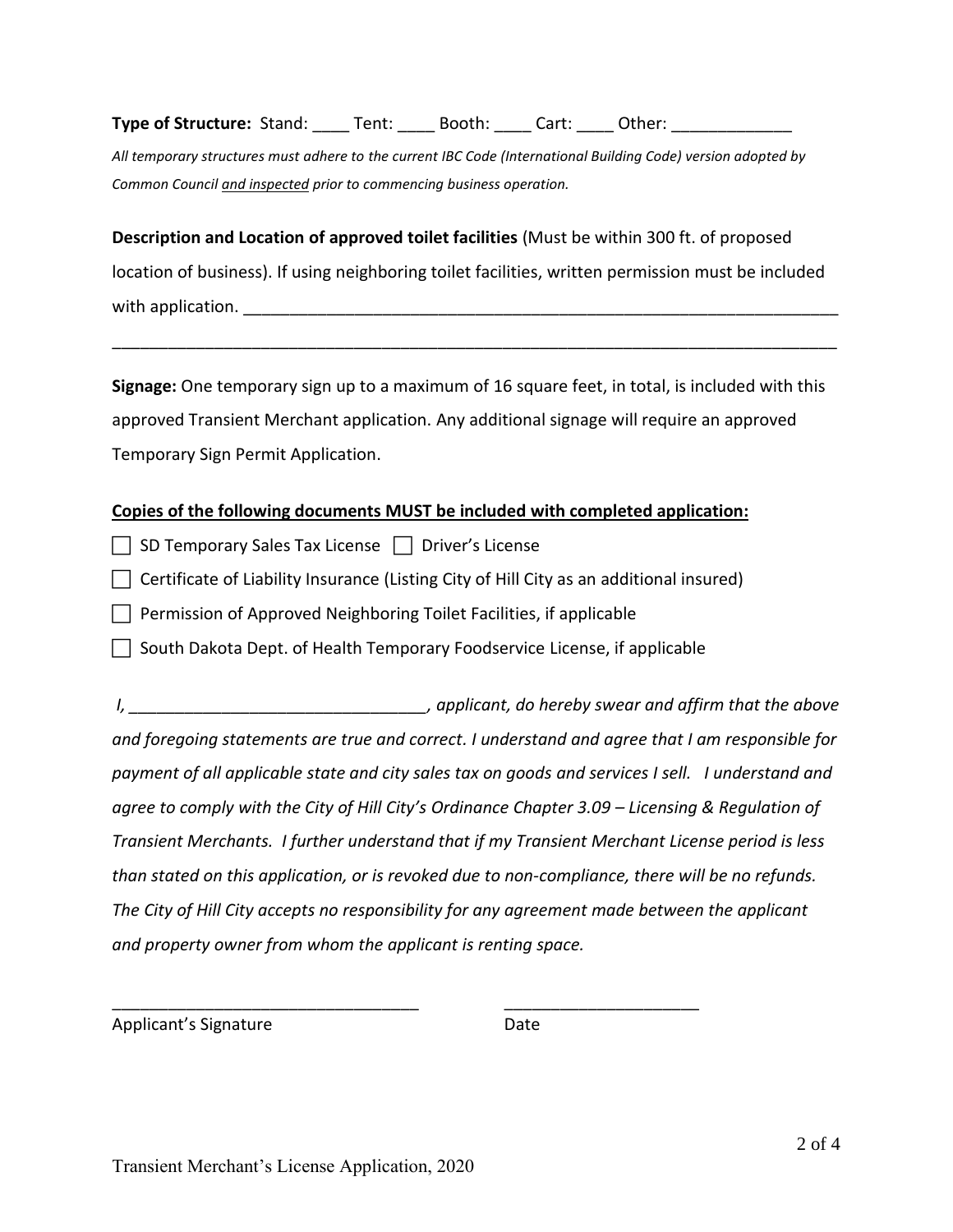## **Transient Merchant License Applications need to be filed with:**

City of Hill City, Finance Office P.O. Box 395 / 243 Deerfield Road, Hill City, SD 57745 Phone: (605) 574-2300 Fax: (605) 574-4327

**Application for a Transient Merchant License must be accompanied by the fee at the time of application. License must be displayed in the place of business visible for patrons to see.** 

License Fee \$ \_\_\_\_\_\_ Date Paid \_\_\_\_\_\_\_ Cash/CC/Check# \_\_\_\_\_\_\_\_\_ Receipt # \_\_\_\_\_\_\_\_

\_\_\_\_\_\_\_\_\_\_\_\_\_\_\_\_\_\_\_\_\_\_\_\_\_\_\_\_\_\_\_\_\_ \_\_\_\_\_\_\_\_\_\_\_\_\_\_\_\_\_\_\_\_\_

Approved by:

City of Hill City, Finance Officer **Date** 

| <b>HILL CODY</b> CITY<br>HEART OF THE BLACK HILLS<br><b>TRANSIENT MERCHANT LICENSE</b>                                                                               |                                    |  |  |  |  |  |  |  |  |  |
|----------------------------------------------------------------------------------------------------------------------------------------------------------------------|------------------------------------|--|--|--|--|--|--|--|--|--|
|                                                                                                                                                                      |                                    |  |  |  |  |  |  |  |  |  |
|                                                                                                                                                                      |                                    |  |  |  |  |  |  |  |  |  |
|                                                                                                                                                                      |                                    |  |  |  |  |  |  |  |  |  |
|                                                                                                                                                                      |                                    |  |  |  |  |  |  |  |  |  |
|                                                                                                                                                                      |                                    |  |  |  |  |  |  |  |  |  |
| Issued in accordance with the provisions of the City of Hill City Municipal Code, as amended, License is hereby<br>granted to operate the business referenced above. |                                    |  |  |  |  |  |  |  |  |  |
| EXPIRATION DATE: ______________________________                                                                                                                      |                                    |  |  |  |  |  |  |  |  |  |
|                                                                                                                                                                      | Finance Officer, City of Hill City |  |  |  |  |  |  |  |  |  |